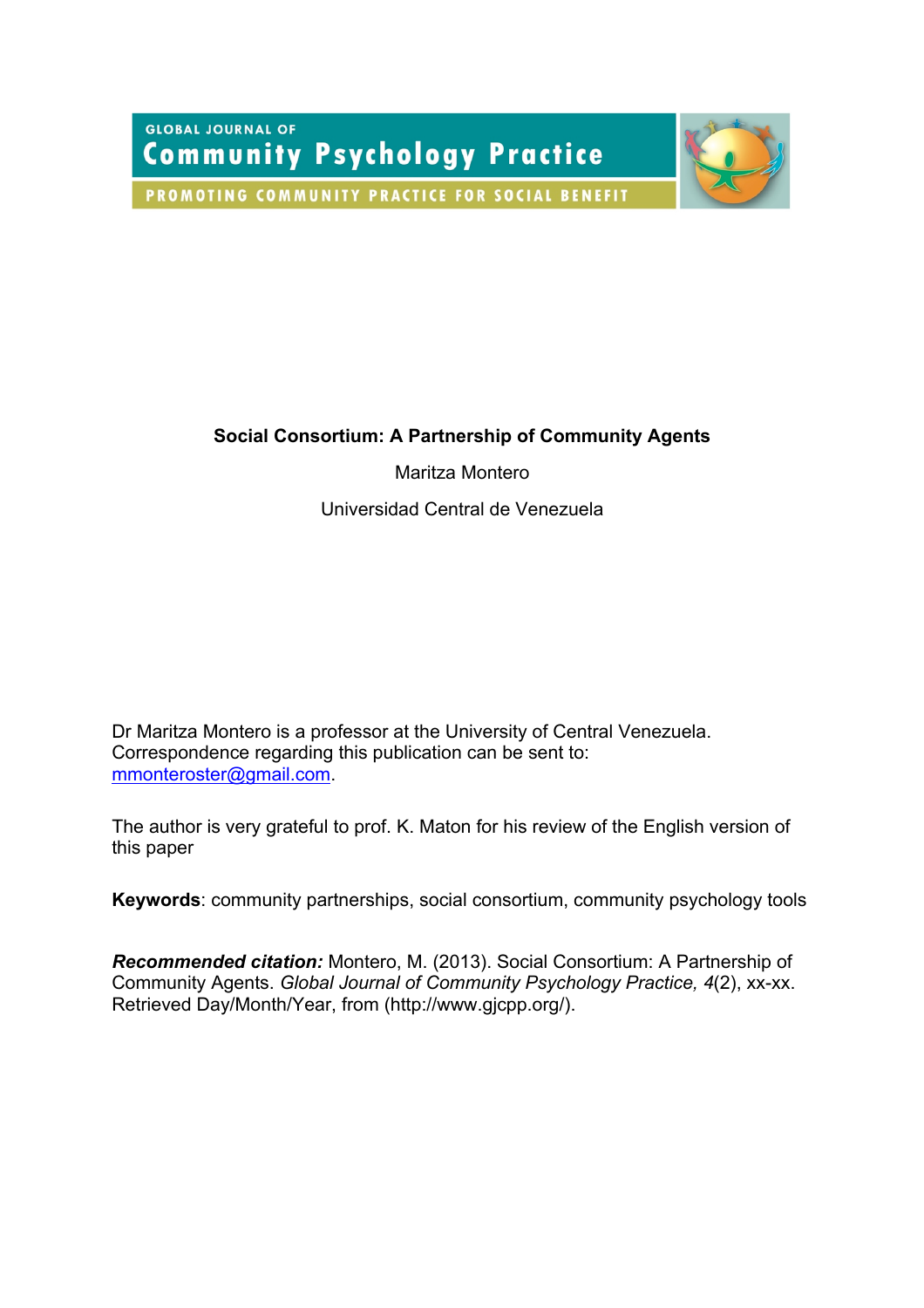# **Social Consortium: A Partnership of Community Agents** Maritza Montero Universidad Central de Venezuela

#### **Social Consortia in the Social Policy Context**

Policies and programs generated by government for communities are supposed to achieve positive transformations. The policies and programs are usually carried out by specialists with centralized decision-making power. Implementation within communities, however, may be riddled by difficulties caused not only by technical aspects, but by the the misunderstanding of the people they are supposed to benefit. Unexpected problems may derail what should have been a solution for certain social problems, and the beneficiaries end up feeling deceived or unsatisfied with the results; or it will take substantial time for them to understand or to accept what was supposed to be an improvement in their lives. This is a concern related to social policy that community psychology has been studying since the 1990's, and that has been considered as a difficult problem, not only for the communities but also both for the institutions responsible for those policies, and the agents external to the local community trying to carry them out. Lack of communication between those agents and community stakeholders has been identified as one of the causes for policy and program failure, but it is not the only or primary cause. Policy aims, actors and technical challenges constitute a complicated web that may be misdirected by policy agents that do not have enough information about who the intended beneficiaries of a certain policy are; community agents (stakeholders and all sort of insiders) do not understand or have not been informed about what was going to happen, and why.

One way to solve this kind of problems in the public (policy) domain is a type of negotiated agreement incorporating two types of external agents and a local community (or several communities in coalition) that was introduced in Venezuela, in the early 1990s, called Social Consortium (SC). The SC is tasked with executing social policies aimed at providing housing to low income sectors of the population; mainly people settling in the outskirts of cities. This type of local policy tool succesfully moved communities to the center of participation, with the capacity not only to provide input, but with decision-making control over the administration of funds. It has proved a useful and economic way to carry out and develop a social policy, that quickly spread throughout the country. The description that follows shows how different types of agents can work together to produce the desired results. There are difficulties

that can emerge, as is always the case in human tasks; specifically, if one of the three types of agents that should be collaborating fails to do so, the consortium stops. All the agents are necessary and all of them have to carry out their specific tasks in the appropriate way.

#### **Background**

It is usual for communities to develop economic systems exchanging services, information or goods. Such exchanges only need a community internal organization, although a common language and culture also are useful in order to do that. This short information brief refers to social consortia, a type of organization less common than coalitions, consisting of a system of relationships among different types of agents, working together in order to obtain a result desired by a community, that otherwise would be impossible due to the amount of resources needed.

A social consortium (SC) is an alliance between different types of agents of social change, including in first place the community internal agents (IAs) such as stakeholders, leaders or key informants. They are joined by external agents (EAs) that collaborate with the community providing their knowledge and know-how. Among the latter are psychologists, social workers, anthropologists, sociologists, medical doctors and nurses, architects, engineers, and lawyers, according to the type of work needed by the community. And thirdly, but very important, there is a final agency provided by the State, acting from its public policies, providing the necessary funding.

Once a social consortium is organized from the community, according to its needs, by the two first types of community agents, it has to become a legal organization, able to demand governmental funds that will be used and administrated by the consortium. Once the State enters in this accord, providing the funds, it will keep control of the way the funds are used.

The document describing what probably is the first Consortium created in Venezuela (Catuche Social Consortium, 1993) defines Consortia as "the union of actors organized in order to impulse a common project, organized for coordination and negotiation, with the effective participation of an organized population" (Villanueva & Baldó, 1996). In legal terms a SC is a civil association, with no moneymaking aims. In Venezuela, this type of organization was traditionally created by external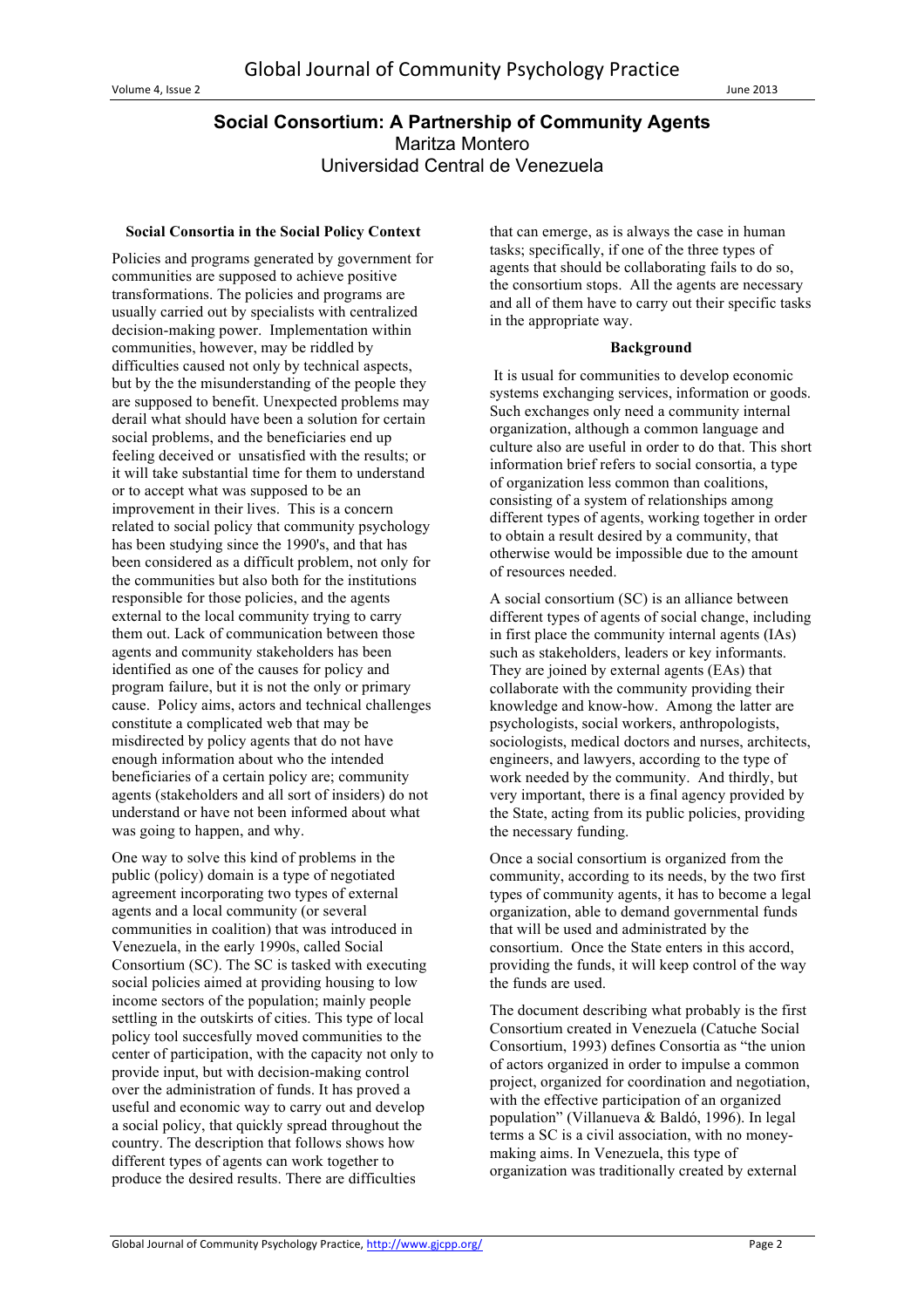Volume 4, Issue 2 June 2013

agents who would be co-opted or appointed as members of Neighbours Associations and, Communal "Juntas" (boards). Such groups were used for external interest, and had very little to do with community people and their problems, except when elections were near and votes were wanted. That created a kind of phenomenon known as "political clientelism."

## **The Social Consortia Structure**

Social consortia are probably a common fixture in trade, banking, commerce and the like. But in community psychology carried out with a participatory and reflective direction, they were employed for the first time in Venezuela at the beginning of the 1990's. A consortium is an organization created out of the convergence of organized communities and the voluntary participation of universities, NGOs, churches and other social institutions. Both the internal agents (IAs) and the external agents (EAs) need to generate an accord in order to produce a clear specific organization, with feasible goals that can be part of an existing public policy.

Besides the needs of a community and the capacity of community people to participate in the work to be carried out, there is the necessity to have professional knowledge, as well as funds that communities, especially those who are poor, lack. The funds provided by the State make possible the transformations the community needs; the knowhow and professional capacity of the external agents make sure that whatever is going to be done will be carried out in a proper way, and the community will not only participate in the work but also control the decisions to be taken. Because even though the community may not know how to build, or how to cure, they know what they need and how they want that to be. So they are in charge. They are not passive receivers; they have control over the direction of the process.

# **The Catuche Social Consortium: An Example**

This Consortium was created in 1993. As it was formally (legal) organized, Catuche as an organization was inserted in the Public Register in 1994, by 32 community stakeholders, representatives of their community and Jesuit priests (EAs) of La Pastora (the sector of the city of Caracas, where Catuche is placed). The registered document states that it is a "Consortium for the urban and environmental development at the Catuche river banks." This registered document is a condition for the reception of any government funds, as well as a guarantee of order and responsibility. Because of this condition, before the register document was created those 32 stakeholders decided to create a Civil Association (also an official juridical entity) called "Civil Association, not-for-profit, for the urban and

environmental development of the Catuche River margins" (1993). Although originally, only 32 community members were included in that association, those stakeholders did inform and consult beforehand with the different sectors of the Catuche community (about 10.000 inhabitants at that moment). The same process of consultation and information took place between the stakeholders and the external agents (professionals that would work in the project).

Other formal and very important activities were carried out at the same time. These included:

- 1. The formalization of internal agents as members of the Catuche Community General Assembly.
- 2. Every form of participation, as small as it may be, is accepted and fostered. That is a way of generating engagement and being informed of what is being carried out. All members of the community are part of the Assembly.
- 3. There are three aspects of the management of the SC in Catuche: the **first** one is decisionmaking. All decisions are taken by the Community Assembly. The assembly incorporates members of the civil association (base of the SC); they keep watch over the accomplishment of goals; they hear complaints and problems, providing solutions and, they approve or do not approve any changes that need to be made.
- The **second** is the consortium body. It is in charge of developing and executing the projects; they administrate and manage the projects as well as payments and expenditures (accountancy). They make plans, obtain credit and, provide legal assessment. They also participate in the organization of community meetings to give information about progress made and results of the projects.
- The **third** is the general operation. This concerns the organization of community participation, planning and general direction of the SC, and putting into action the decisions taken by the General Assembly. They also check the use of funds (usually that is carried out by three or four people).

Besides community members, there is a group of Consortiated Partners, including NGOs, universities, and professionals providing their knowledge and know-how, contributing in the same way as community members. Currently the 32 original creators of the SC have grown to 64 stakeholders. There are two delegates from each participating NGO (Fe y Alegría – Faith and Joy-, and FUDEP: Foundation for the Development of Popular Economy), plus an architect from Venezuela Central University, who has been in